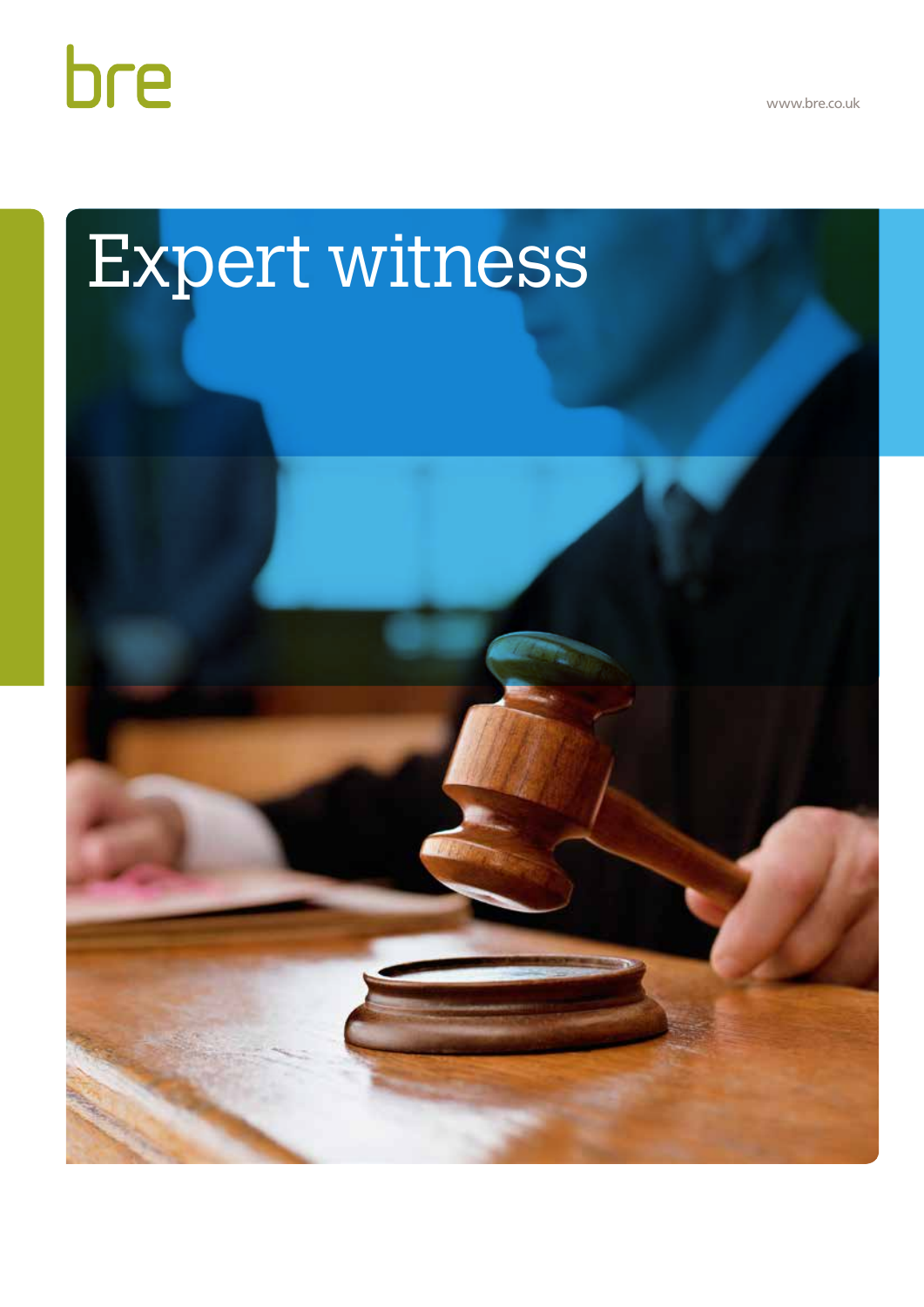

## BRE Group's

internationally recognised experts provide a seamless, multi-disciplinary approach to the resolution of technical disputes, technical arbitration and bespoke expert witness services. Our highly qualified professionals provide unrivalled technical support, indepth investigative analysis and independent, authoritative reports.

The BRE Group has been building a better world for over 90 years through cutting edge research, consultancy and testing services. Our unrivalled, independent knowledge is used across the construction industry and in the corporate world to create better buildings, communities and businesses.

Our history of working alongside local and central government means we have taken an active role in shaping legislation, developing existing codes and addressing the wider issues that will affect future standards such as safety, sustainability and utilisation of resources.

With expertise in every aspect of buildings and their construction, we can help you to prevent and solve problems wherever they arise – from corrosion in concrete bridges to inadequate fire stopping in apartment blocks.

We provide services to a wide range of clients

- **Solicitors**
- **Insurers**
- Loss adjusters
- Police
- Fire and Rescue Service
- National government
- Local government
- Private clients

We are experienced in a wide range of types of casework and legal disputes

- Post incident investigations
- Construction defects
	- **Litigation** 
		- Criminal
	- Civil
- Arbitration
- **Mediation**

We operate across the totality of the built environment; and our particular areas of practice are shown on the centrefold of this document.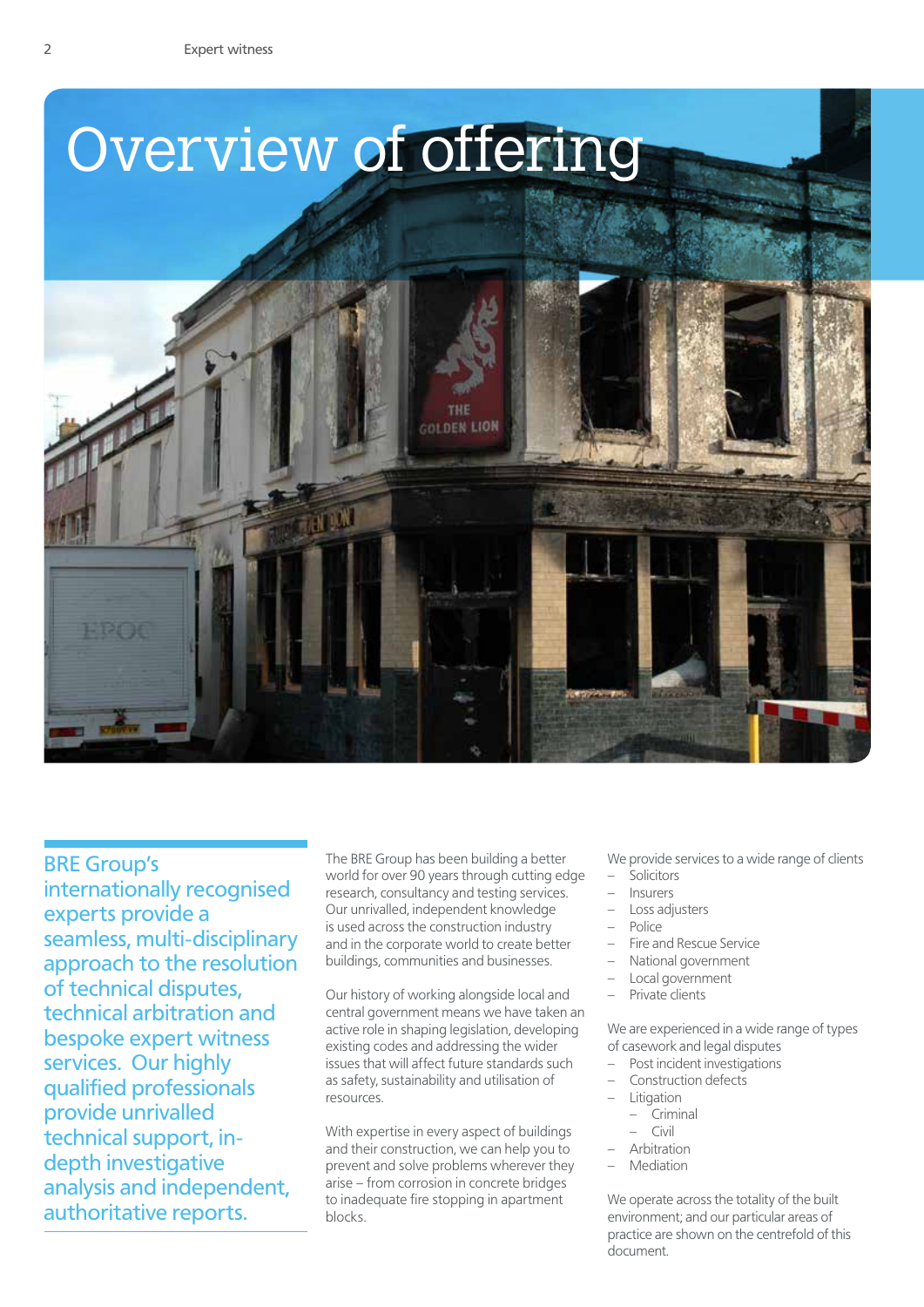# Why choose BRE?

The BRE Group can draw on expertise developed from working with the built environment for over 90 years. We can assist with a number of different areas to help with investigations

Backed by an extraordinary range of facilities, the BRE Group prides itself on being able to answer virtually any construction-related question. Created in 1921, we were the world's first dedicated testing and research organisation for the built environment and remain one of the world's leading, independent centres of knowledge in this field. Until 1997, we were part of UK Government, supporting the Building Regulations and related legislation and developing standards and guidance in support of those. Since our privatisation, we have become a national asset which provides services to both the public and commercial sector. We are wholly owned by a charitable trust, with trustees from across the UK built environment ensuring our independence and impartiality is maintained without question.

Our unique range of testing and experimental facilities support our expert consultancy capabilities. We can test against published standards, but regularly also develop dedicated procedures for new, unique or innovative products. We can also carry out bespoke reconstructions and experiments to investigate the circumstances of specific incidents.



## **Our test facilities include:**

- A unique large fire laboratory which can fully characterise fires up to 20MW heat release rate
- Large scale structural test facilities, including a structural test hall capable of accommodating a four storey building and applying loads of up to 2,500 tonnes
- A wide range of fire testing facilities covering
	- fire detection systems and components
	- fire suppression systems and components
	- reaction to fire performance of construction products (i.e. flammability and toxicity)
	- fire resistance performance of construction products
	- external fire performance of roofs and building envelopes
- A wide range of material testing facilities related to
	- performance of timber and timber engineering
	- performance of concrete
	- performance of stone
	- other traditional and innovative construction materials and components
- Unique facilities for testing performance of renewable energy systems, and compliance to standards
- Two atmospheric boundary layer wind tunnels in which natural wind can be simulated for a vast range of environments
- One of the largest anechoic chambers in Europe and well equipped acoustics laboratories
- HVAC laboratories, including heat pump test facilities and environmental test chambers for full scale mock up testing of internal environments and HVAC systems
- Other facilities including
	- National collection of wood samples
	- Standard and high temperature drying kilns
	- Controlled condition test chambers
	- In-ground and out-of-ground field exposure sites
	- Artificial weathering equipment
	- Machine graders
	- Window joinery test facility
	- Electron and optical microscopy
	- Microbiological laboratory
	- Insect breeding and testing chambers
	- Racking rigs and engineering laboratory
	- Pilot scale composite manufacturing plant
	- Emissions laboratories
- Bespoke test facilities can also be constructed as required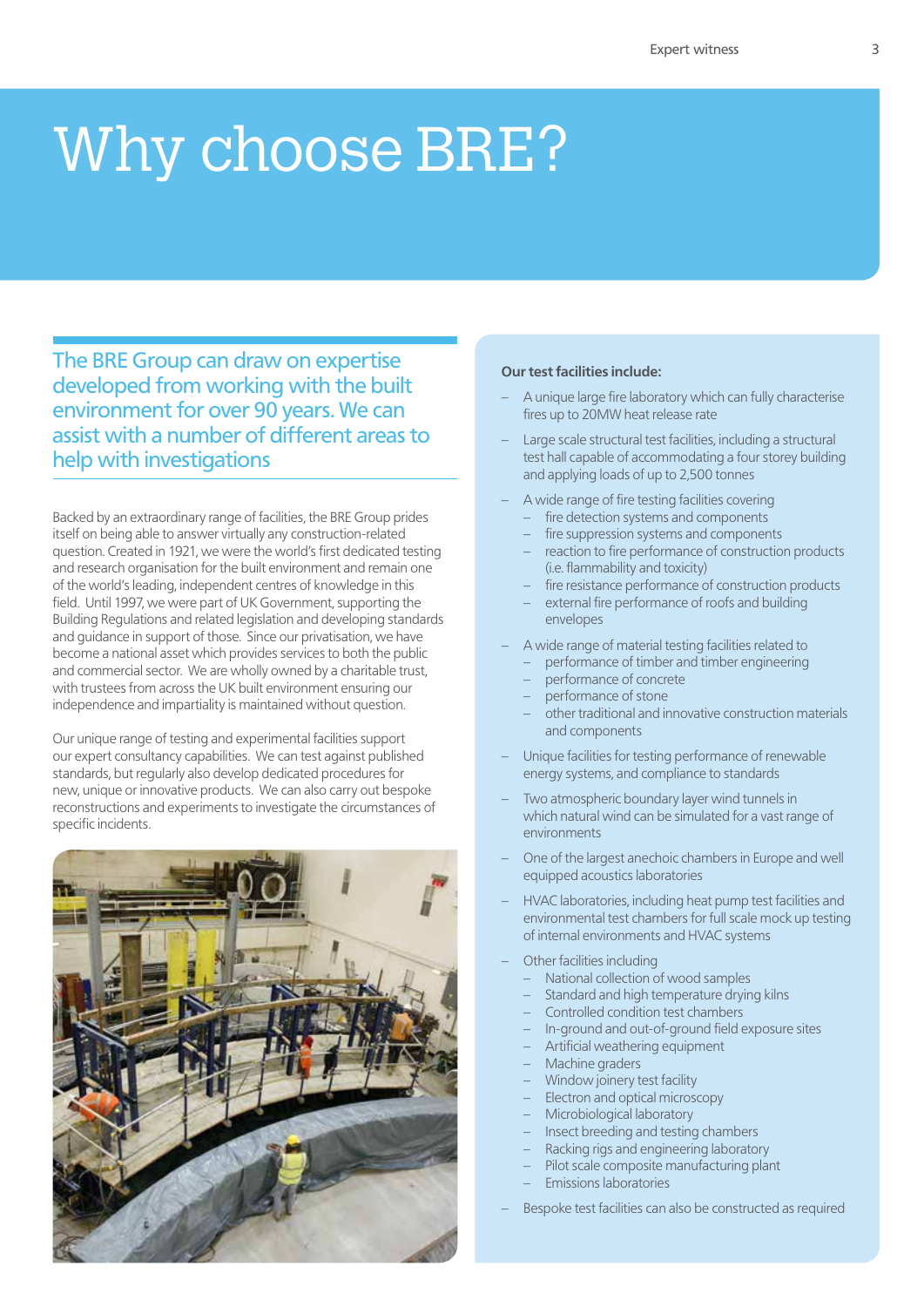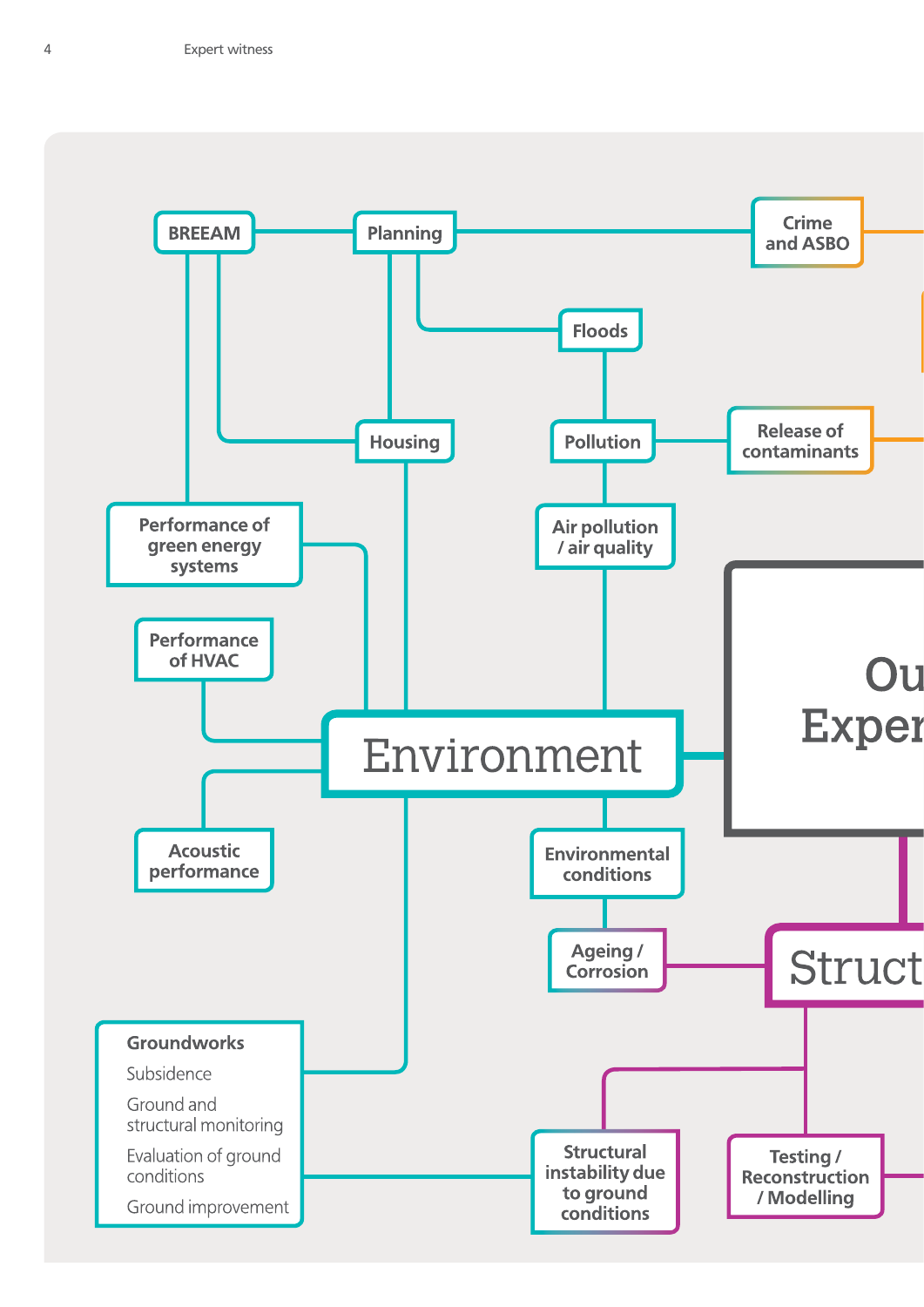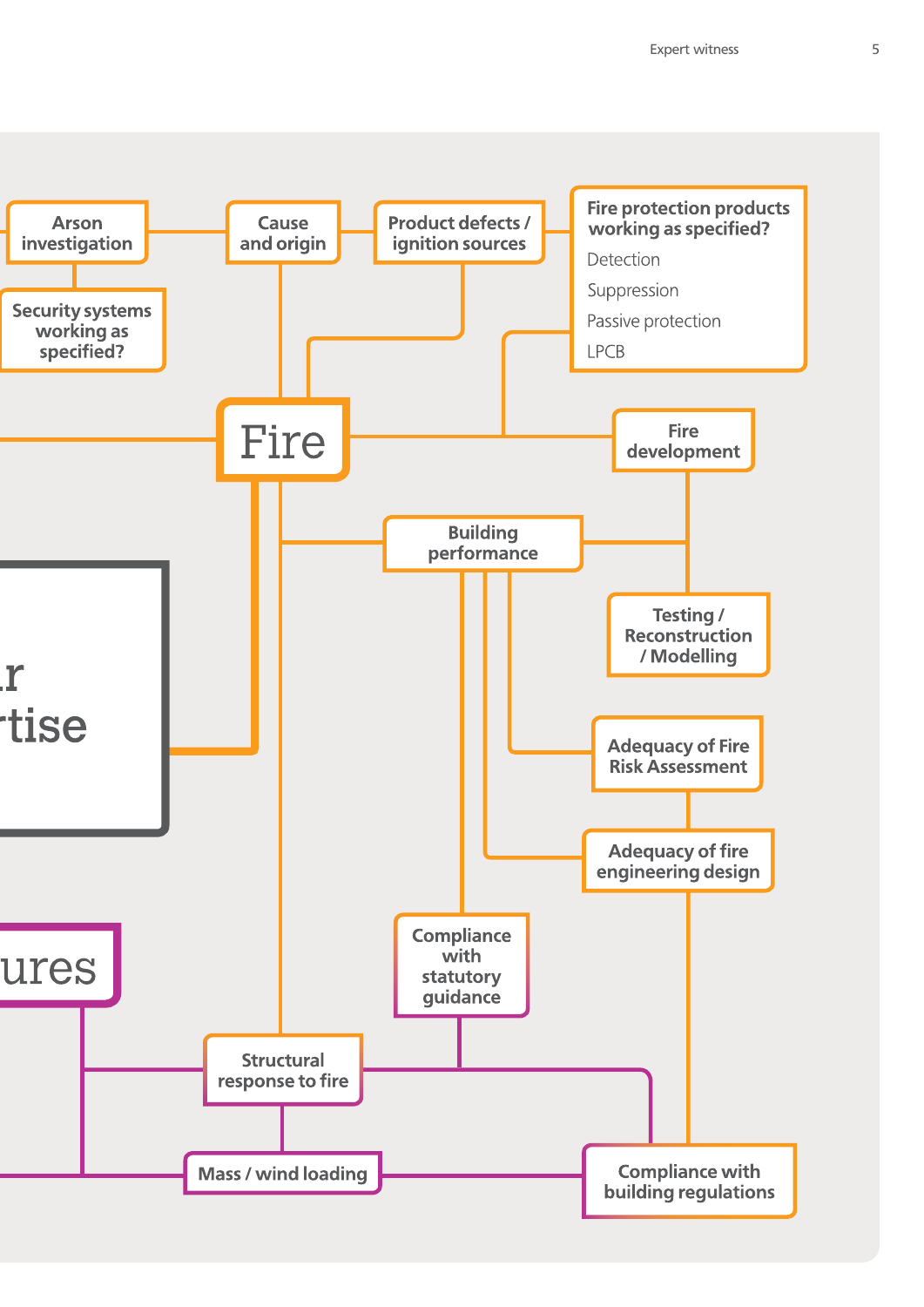## Case study – Design Assessment: Reviewing the floor system of a South Asian airport

## When newly-laid screed in a new airport terminal began curling and cracking, BRE provided design advice.

## **The problem**

During the early phase of construction of one of the terminal's boarding gate wings, the airport found evidence of curling and cracking on the newly-laid screed. The engineering contractor had prepared a structural specification in order to solve the issues, which BRE was asked to assess by the airport's owner.

### **Our approach**

Getting the briefs and specifications right at the beginning of any construction project is critical to its success. Drawing on 90 years' worth of experience of consultancy, BRE is able to provide independent advice to ensure that construction teams agree on the best solutions.

In this case, the engineering contractor had identified that the 70 – 90 mm screeds had cracked and curled, despite the fibre reinforcement that had been used. They suggested that the cracks should be repaired and screeding works continued.

Carrying out an extensive desk-based analysis of the drawings and specifications, BRE concluded that the screed should be reinforced with steel mesh and the screed mix changed to fit the proposed tiling layout. By changing the screed mix, it is possible to control shrinkage cracks that are unavoidable in the large screed bays when using a wet-concrete screed mix.

#### **Our recommendation**

BRE provided a specification for repairing the cracks that had already occurred in order that the stone floor tiles could be laid. BRE also gave a number of recommendations for the rest of the construction, primarily that semi-dry cement sand screeds should replace wet concrete screeds to minimise shrinkage. BRE also advised on the position of joints within the screeds and tiling and on specific technical details that arose during the construction.

## **Three causes of cracking and curling**

- Failure to properly design movement joints
- Use of fibre reinforcement in place of steel mesh reinforcement
- Not allowing the screed to dry out fully before tiles are laid

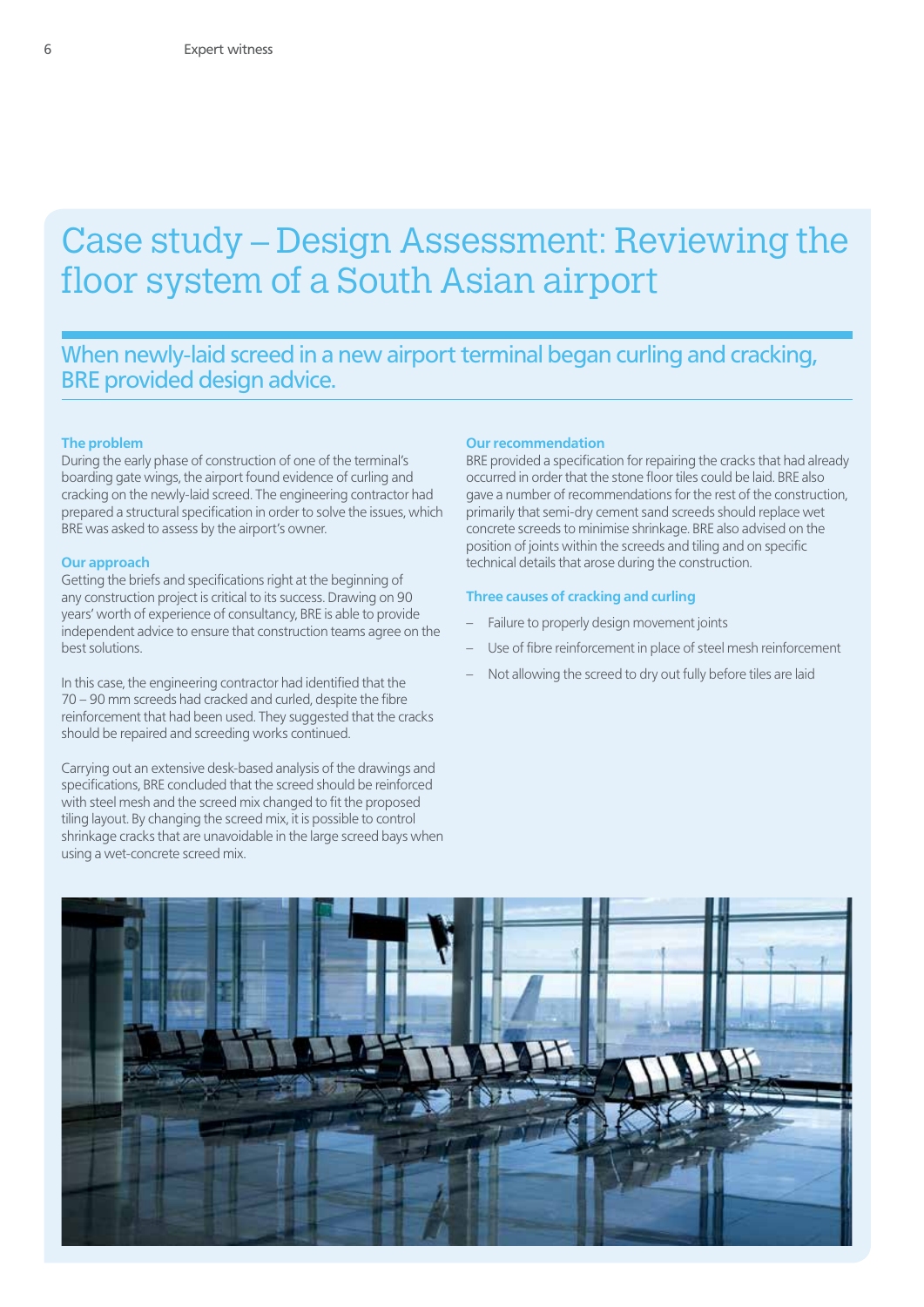## Case study – Lakanal House tower block, Southwark, London

## Fire broke out in the Lakanal House tower block in Southwark, London, tragically claiming the lives of six people on 3rd July 2009.

Using trusted knowledge, expertise and world-class facilities, BRE provided key evidence during the investigation and subsequent inquest.

## **Scene examination**

Shortly after the fire, our forensic fire investigations team was called in by the Department for Communities and Local Government (DCLG) to examine the building and investigate the spread of fire. The scene investigation lasted for over a month and evidence gathered suggested that the fire spread was quick and unexpected and moved downwards as well as up to involve other floors.

A London Fire Brigade (LFB) investigation established that an electrical fault in a ninth floor flat started the fire.

## **Reconstruction and modelling**

We were commissioned by the Metropolitan Police and LFB to stage a full-scale reconstruction of part of the flat at the centre of the investigations in March 2010. The structure was built in our Burn Hall in Watford, one of the largest fire test laboratories of its kind in Europe.

Data captured from our fire reconstruction and a number of other small-scale fire tests fed into the study using our in-house-developed computer modelling fire investigation software, JASMINE, allowing us to explain why fire and smoke spread through the building in the way that they did.

Our computational fluid dynamics (CFD) software was used to model the way in which the wind conditions at the time had contributed to this rapid fire spread and smoke logging.

This modelling was also used, under commission from the Office of the Chief Fire and Rescue Advisor, to explain how smoke from the fire affected the stairwell throughout the entire height of the building and may have affected fire-fighting operations and evacuation.

The findings from our investigations were used to help build up a timeline of the incident. The report of our findings was submitted to the Metropolitan Police and LFB and became a key part of the evidence at the inquest.

BRE also provided expert witness reports for the Police and Crown Prosecution Service (CPS).



## **Inquest**

The fire at Lakanal led to one of the largest fire death inquests seen in Britain for many years and ran from the 14th January 2013 to its conclusion on 28th March 2013.

BRE provided an expert witness report to the coroner and gave evidence from our investigations on three days at the inquest.

The findings from our investigations helped inform the jury's verdicts as well as a number of recommendations sent by the coroner to the LFB, DCLG, London Borough of Southwark and the Fire Sector Federation.

These recommendations are sent under Rule 43 of the Coroner's Rules. The Rule states that the coroner may report circumstances to a person who they believe may have power to take action to try and prevent future repetition of the circumstances which may have contributed to the deaths in this case.

## **The future**

A number of shortcomings brought to light during the Lakanal inquest will ultimately bring about changes in how high rise buildings are protected from fire. Our investigations into this tragic case will help contribute to the creation of safer homes in the future.